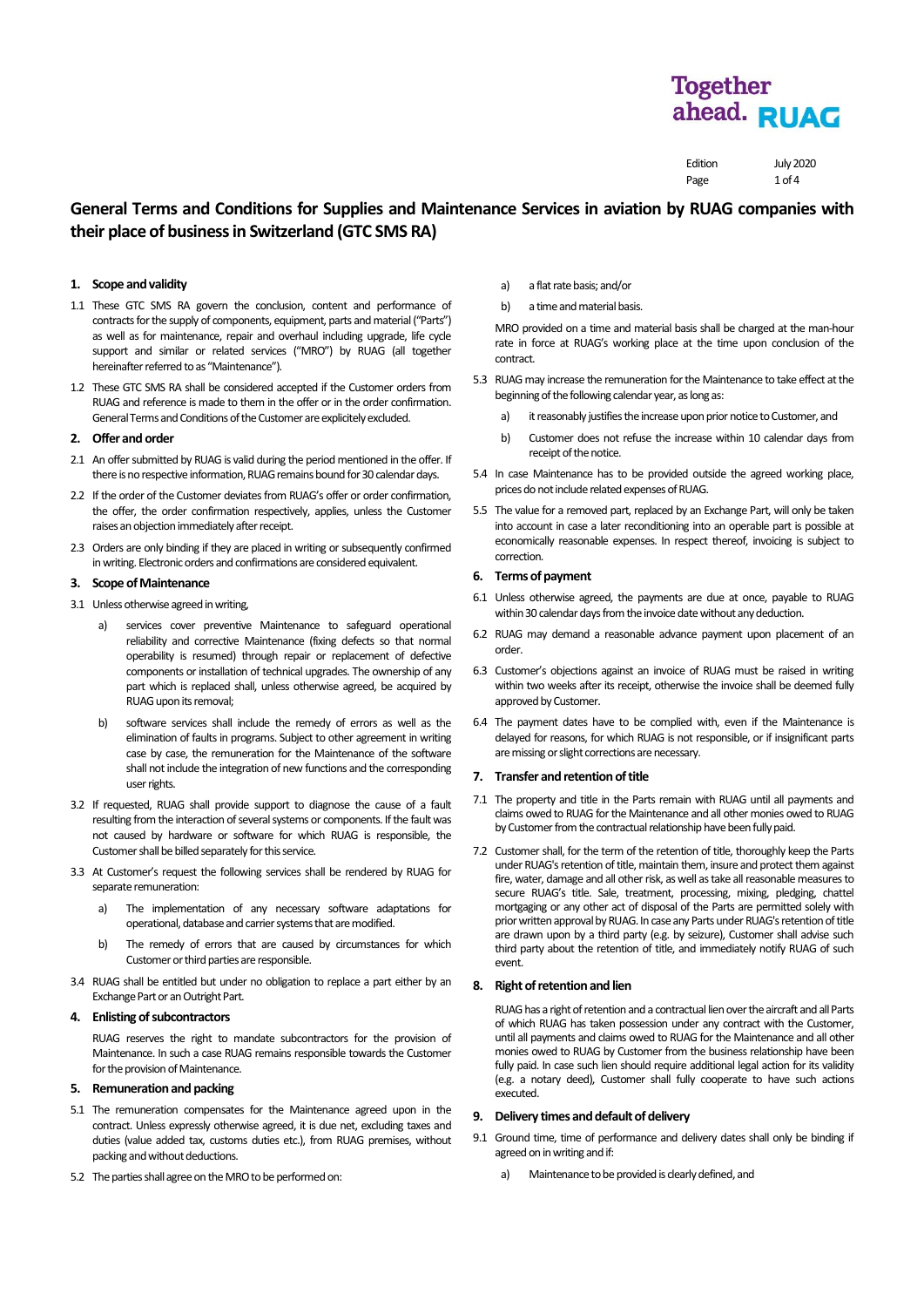| Edition | <b>July 2020</b> |
|---------|------------------|
| Page    | $2$ of 4         |

- b) the aircraft or Part to be maintained is placed at RUAG's disposal at the agreed time, and if
- c) Customer has paid all amounts due under the relevant order.
- 9.2 Delivery times are considered kept if, until their expiry, the Maintenance agreed upon has been provided by RUAG. Partial Maintenance delivery shall be permitted provided Customer suffers no disproportional disadvantage thereof.
- 9.3 RUAG shall be entitled to extend the agreed ground time and/or time of performance or delivery in case:
	- a) Customer requests performance of additional services; or
	- b) defects on airframe, systems, engines or components have been discovered and have to be rectified; or
	- c) any additional services are required to maintain and/or restore aircraft's airworthiness; or
	- d) components, parts and documents requested by RUAG on time from Customer or any third party are delayed, incomplete or not delivered; or
	- e) aircraft is being delivered late or not in accordance with the terms and conditions set out in the relevant work order or any other contract; or
	- f) Customer's default of any other contractual obligation.
- 9.4 If RUAG cannot comply with a delivery time for reasons, for which it is not responsible (e.g due to unfulfilled obligation to co-operate of the Customer or the fault of third parties), it is extended appropriately.

### **10. Force Majeure**

- 10.1RUAG shall not be held responsible for failure to perform or delay in performing any of its contractual obligations if such failure or delay is due to unforeseeable events beyond their reasonable control, whether arising from natural causes or human agency ("Force Majeure"), including but not limited to acts of God, war, insurrection, epidemics, sabotage, labour disputes, strikes, lock-outs, shortages of labour, interruption or delays in transportation, fire, explosion, equipment or machinery breakdown, failure or delays of RUAG's source of supply, shortage in material or energy, acts, orders or priorities of any aviation authority or government (e.g. non-issuance of an export license or non-approval of service deliveries as well as the withdrawal of such an export authorization), and embargo.
- 10.2RUAG shall notify in writing Customer within two weeks following the occurrence of any event of Force Majeure citing this clause in said notice and shall supply all relevant information about its effects on the performance of its contractual obligations.
- 10.3Unless mutually agreed to in writing, if RUAG is unable to perform because of Force Majeure, RUAG is temporarily excused from performance while the incident of Force Majeure is occurring and obligated to perform once the incident ends. RUAG shall not be subject to damage claims.
- 10.4 In case the duration of Force Majeure exceeds six months, the parties will have the right to terminate this contractual relationship immediately. Contractual obligations performed shall be remunerated. If the purchase price has been paid by the Customer in full, RUAG will refund the purchase price less the accrued cost and expenses of the contractual obligations.

### **11. Place of performance**

- 11.1 Unless otherwise agreed, the premises of RUAG are the place of performance.
- 11.2With the delivery at the place of performance risk is transferred to the Customer.

#### **12. Inspection and acceptance**

12.1 In case acceptance of Maintenance is required by law, Customer shall inspect deliverables on his own cost and start this inspection promptly upon receipt of a notification of acceptance readiness, the "Certificate of Release to Service" (CRS), an EASA Form One, a Certificatate of Conformity (CoC) or equivalent, as applicable and whichever received earlier. Customer may not refuse to declare acceptance for defects by which the operability of the deliverables in question is

not affected or in-significantly affected. If during the acceptance inspection major defects are detected, acceptance is postponed. RUAG remedies detected defects and notifies the Customer of a new acceptance date.

- <span id="page-1-0"></span>12.2 In case Customer fails to start the inspection within 14 calendar days upon receipt of a notification of acceptance readiness or of the CRS, an EASA Form One, a CoC or equivalent, as applicable and whichever received earlier, acceptance shall be deemed to have been declared without reservation. Acceptance shall be deemed to have been declared without reservation in any case when Customer puts into operation, without reservation, the deliverable, in particular when such object, to Customer's knowledge, is removed from RUAG's premises for other purpose than local testflight.
- 12.3 The provisions above shall not affect the risk for Customer to get in default already prior to expiry of the aforementioned period. The responsibility for technical condition and precaution, and, if applicable, for sustaining airworthiness of the object in question, as well as the risk of damage to the object shall, without further declarations, pass on to Customer, at the latest, as soon as the period pursuant to Art. [12.2](#page-1-0) is expired or in case Customer leaves the object on RUAG's premises after having accepted it; in such cases RUAG shall solely be liable for damages or destruction of the object when caused willfully or grossly negligently by RUAG. RUAG may charge the Customer a fee for any efforts or expenses due to reasonable care and storage of the aircraft or Parts. However, RUAG shall not be under any obligation to care and store the aircraft in case of Customer default.

### **13. Warranty**

13.1 RUAG warrants that Maintenance provided:

- a) is performed and conform to industry standards relevant to authorized providers of such services,
- b) is free of defects in material and workmanship, and
- c) conforms to all contractual requirements.
- 13.2 For MRO and Parts of RUAG, claims due to defects shall be subject to a limitation period of 90 calendar days, 150 flight hours, or 100 cycles of the aircraft, whichever occurs first, following the completion or, if required, the CRS, EASA Form One, CoC or equivalent as applicable. However, for parts and services supplied by third parties the remaining supplier warranty shall be passed on to the Customer.
- 13.3Defects shall be reported to RUAG in writing promptly after Customer becomes aware of them, at the latest within 10 calendar days after discovery.
- 13.4 In case Customer is entitled to elimination of a defect, RUAG can choose between remediation and replacement. Other claims of the Customer are expressly excluded. RUAG will only rectify the defects provided the defect is not the result of any alteration undertaken by any party, other than RUAG. Customer shall not be entitled to any additional indemnification whatsoever. In case the aircraft or Parts are not at RUAG's working place at the time a defect is reported, RUAG shall be entitled to appoint any working place where the defect will be rectified. RUAG shall be entitled to have the defect rectified by a third party.
- 13.5 The warranty shall exclude defects due to normal wear and tear or the aircraft or Parts not being operated, handled or stored by the Customer in accordance with manufacturer's recommendations or in accordance with the flight manual or applicable authority requirements or other causes RUAG is not responsible for.
- 13.6RUAG assumes no liability of whatever nature to the Customer relating to defects in Parts procured from third parties which have been installed by RUAG. However, RUAG will use its best endeavours to obtain from its suppliers of Parts any warranties and shall assign, if possible, such warranties to the Customer.
- 13.7 Handling of "Third Party Manufacturer Warranties"

If RUAG handles warranty claims for Customer toward third parties (e.g. manufacturers), Customer's obligation to first remunerate RUAG's efforts shall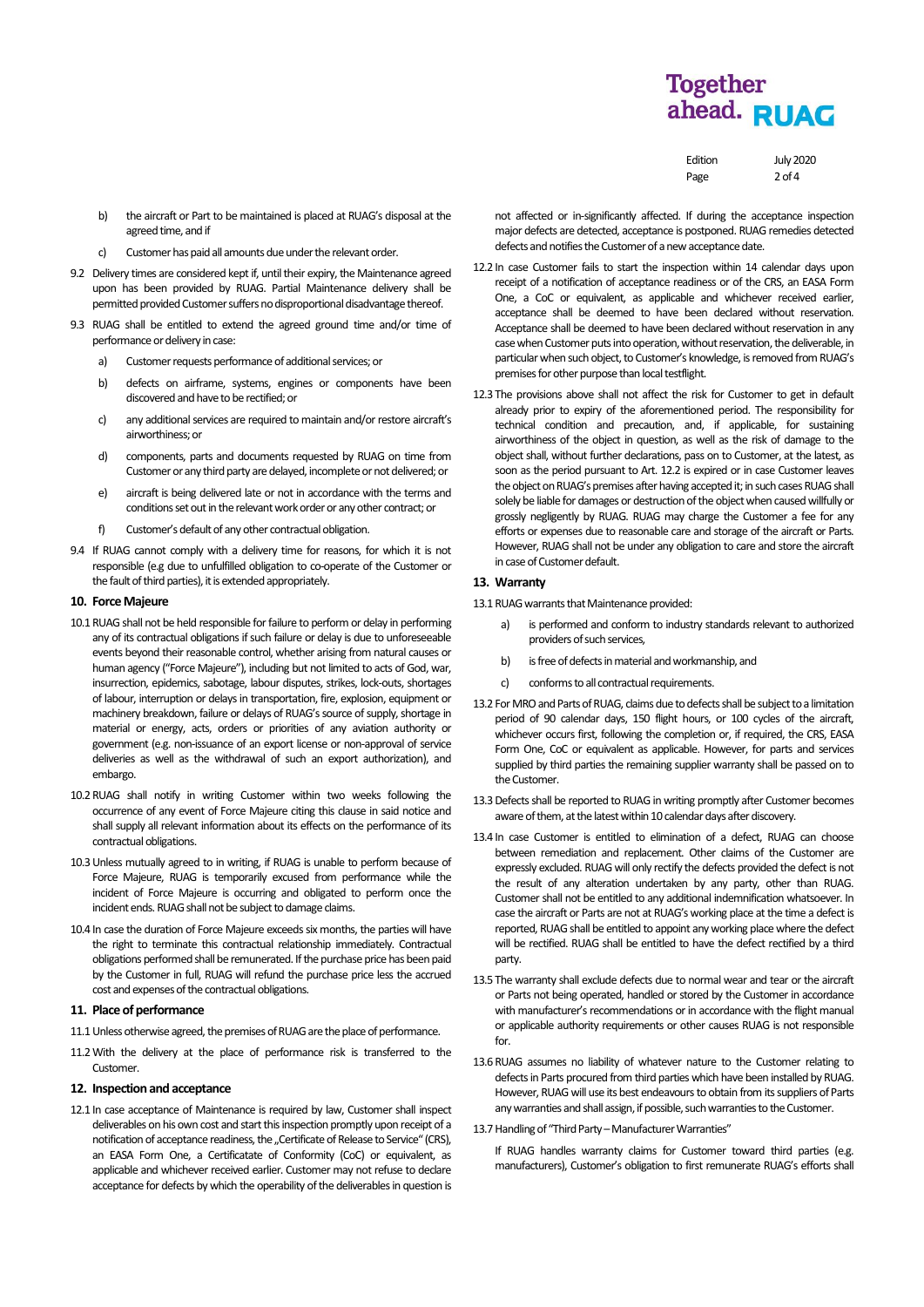| Edition | <b>July 2020</b> |
|---------|------------------|
| Page    | $3$ of 4         |

remain unaffected thereby. Payments, if any, made by such third party will then be reimbursed to Customer.

### 13.8Warranty Notice

- 13.8.1 Above warranties are exclusive and Customer waives all other claims for warranties (express or implied) of RUAG to the Customer arising by law or otherwise with respect to or relating to Maintenance performed by RUAG under the order.
- 13.8.2 Any warranty work carried out by the Customer or any third party as agreed in writing with RUAG shall not be reimbursed at a rate higher than RUAG' rates, and in such event RUAG is not responsible for any aircraft positioning costs, or freight charges which may incur.

#### **14. Liability**

RUAG is only liable for violations of contract caused through gross negligence or intentionally. Liability for auxiliary personnel is excluded.

### **15. Licenses and export regulations**

- 15.1 Insofar as the Customer provides goods for the performance by RUAG, he keeps informed at all times about national and international export regulations (e.g. ITAR) and notifies RUAG immediately in writing, if the goods provided are subject to these provisions in whole or in part. He complies with all applicable export regulations and discloses to RUAG all relevant information for this purpose. This obligation applies beyond the term of the contract.
- 15.2Unless expressly otherwise agreed in writing, the Customer takes all measures required to obtain the official license needed for the provision of Maintenance. RUAG provides the Customer with appropriate support.
- 15.3Where applicable for goods provided by the Customer for the performance, Customer shall provide, no later than at the time of acceptance of the contract, the following minimum information:
	- The customs tariff numbers of the country of consignment, and the countries of origin of all goods.
	- For controlled goods, the relevant national export control numbers must be indicated and, if the goods and/or services are subject to U.S. export regulations, the U.S. Export Control Classification Numbers (ECCN) or classification numbers of the International Traffic in Arms Regulations (ITAR) must be specified.
	- Proofs of preferential origin as well as conformity declarations and marks of the country of consignment or destination are to be submitted without being requested; certificates of origin upon request.

## **16. Emerging intellectual property rights**

- 16.1 Intellectual property rights (Copyrights, patent rights etc.) created during the performance of the contract, particularly on works, concepts, hardware and individual software including source code, program description in written or machine-readable form specially developed by RUAG belong to RUAG.
- 16.2 The Customer has a non-transferable and non-exclusive right to use the emerging intellectual property rights within the purpose of the contract. In case of software this right includes the use on the hardware as agreed and their successor systems. For a changed operating system or higher performance class the modification and extension of the right of use requires the approval of RUAG.
- 16.3Both parties are entitled to use and dispose of ideas, procedures and methods which are not protected by law, but without being under the obligation to disclose them.

### 17. Pre-Existing intellectual property rights

- 17.1 Pre-Existing intellectual property rights (Copyrights, patent rights etc.) remain with RUAG or third parties.
- 17.2 The Customer obtains a non-exclusive and non-transferable right to use the preexisting intellectual property rights for the agreed purpose.

#### **18. Infringement of intellectual property rights**

- 18.1RUAG shall contest at its own cost and risk any third party claims arising from infringement of intellectual property rights. The Customer informs RUAG immediately in writing about claims of third parties due to infringement of intangible property rights. He lets RUAG conduct a possible trial and take care of the measures and instructions for a settlement in court or out of court. In case of a trial the Customer shall consult RUAG immediately. If necessary, he takes first damage-reducing measures.
- 18.2Under these conditions RUAG assumes the costs accruing to and damages paid by the Customer. In case of a settlement out of court RUAG makes the agreed payment to third parties only if it has approved it beforehand.

### **19. Confidentiality**

- 19.1Both parties shall treat in strict confidence all information which is neither generally known nor generally accessible, and shall use it only for the purpose of fulfilling the concluded contract. Moreover, the parties shall ensure the confidential treatment by their personnel and consulted specialists. In case of doubt, all information is to be treated confidentially.
- 19.2 Confidential information of a party does not include information which:
	- was already known to the other party, before it was made accessible by the disclosing party;
	- is or becomes generally known without the other party's responsibility;
	- was disclosed to the other party by a third party without any transfer restriction;
	- was developed by the other party itself without using or referring to the confidential information of the protected party;
	- has to be disclosed based on a legally binding decision of a law court, administrative or other authority. In this case the party under the obligation to disclose has to inform the other party immediately about the decision and support protective measures the other party may want to take.
- 19.3 This obligation of confidentiality already exists prior to the conclusion of the contract and remains valid for a period of 3 years after termination of the contractual relationship.
- 19.4 Without the approval of the other party the disclosure of information to third parties is not permitted. The companies of the RUAG Group, particularly the RUAG International Holding AG as well as its subsidiaries and enlisted specialists (lawyers, auditors, experts) are not third parties in terms of this agreement. The parties hereby give explicit approval that confidential information may be disclosed to the aircraft's owner, operator, responsible Continuing Airworthiness Management Organization and/or Aviation Authority, as applicable. If the approval is given, the obligations of confidentiality are to be transferred to the receiving third party.
- 19.5Advertising and publications about specific services in connection with the contractual relationship require the written approval of the other party. Without the written approval of RUAG the Customer may not advertise the fact that a cooperation between the parties exists or existed, and may not give RUAG as a reference.
- **19.6If a party violates the above-mentioned obligations of confidentiality, it owes, unless otherwise agreed, a payment to the other party, unless it can prove that it was not at fault. For each case the payment amounts to 10% of the total compensation or 10% of an annual remuneration in case of a recurring remuneration, but no more than CHF 50'000.00 per case. This payment does not relieve the party from the obligation of confidentiality; but it is credited against the damages to be paid. Possible penal consequences remain reserved.**

## **20. Data protection**

20.1 Each party may have access to personal data (for example names, functions, business units, contact details and communication data) relating to the other party's employees, representatives, consultants, agents, contractors and other personnel ("Personnel"; "Personnel Data") in relation with the contract that is subject to these GTC SMS RA. The parties agree that they act as independent controllers in relation with such Personnel Data unless otherwise agreed